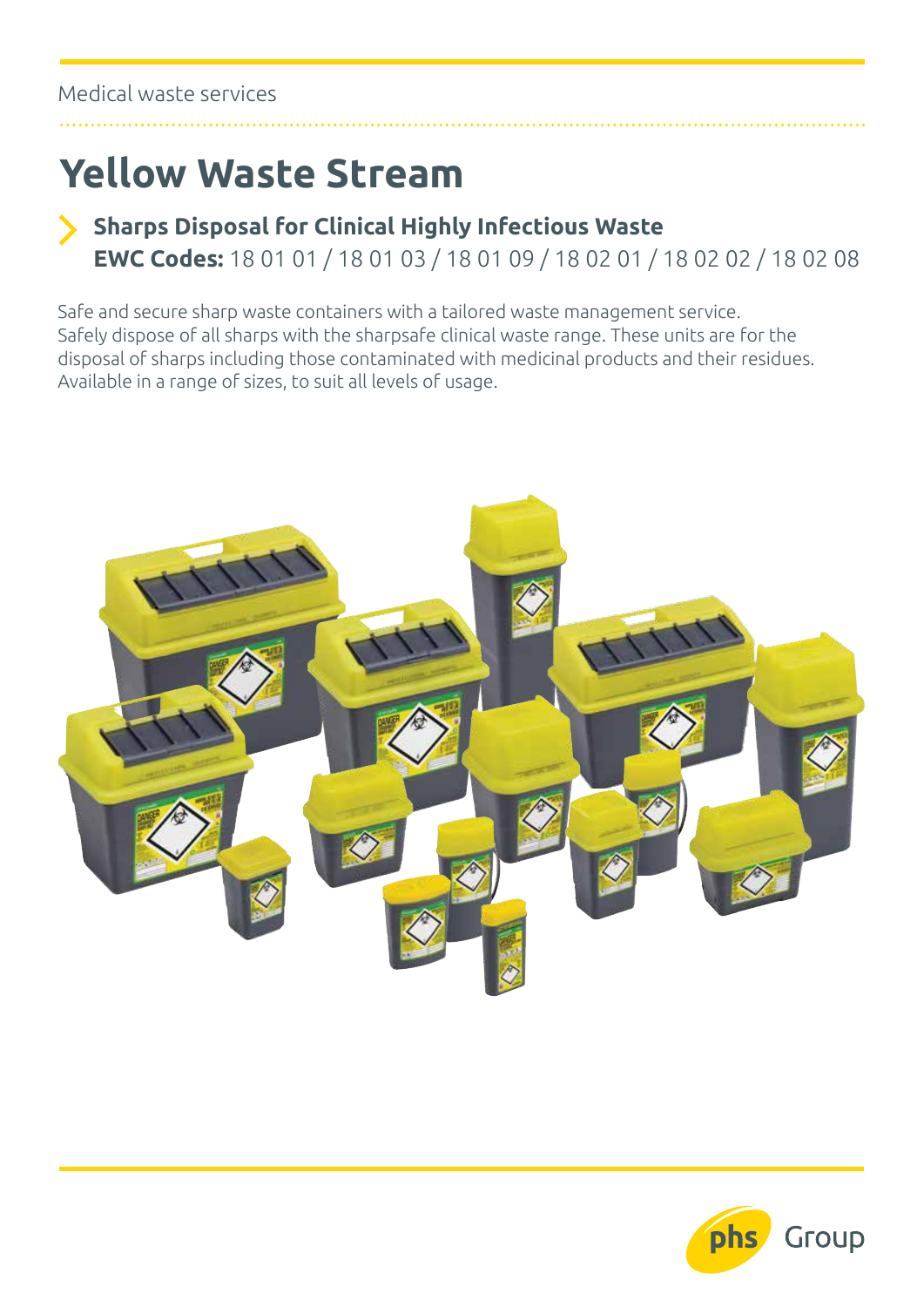### Medical waste services

#### **Environmental benefits**

The sharpsafe range can help you reduce your carbon footprint, as every container is made from a 30% minimum of low carbon footprint recycled plastic.

The flap on the top of these units is also 100% recyclable. Helping to reduce the amount of single use plastic your business uses.

#### **Fully serviced**

All waste units from **phs** are provided with a tailored service agreement. This service includes safe disposal of waste and a container exchange. On every service visit, all waste is safely taken away and the in-situ unit is exchanged for a new unit.

#### **Compliant and secure**

Sharpsafe units are made from durable material, and are fully complaint with UN 3291 and ISO 23907-1:2019 standards.



#### **Key features:**

- Your choice of openings for each size container, including clear, pen, and petal.
- Optional needle removal features available for select sizes in this range.
- An extensive range of sizes to suit any healthcare environment.

#### **Benefits:**

- The entire range is fully compliant with UN 3291 and ISO 23907-1:2019 standards.
- **• phs** will supply you with suitable containers, while providing a tailored disposal service.

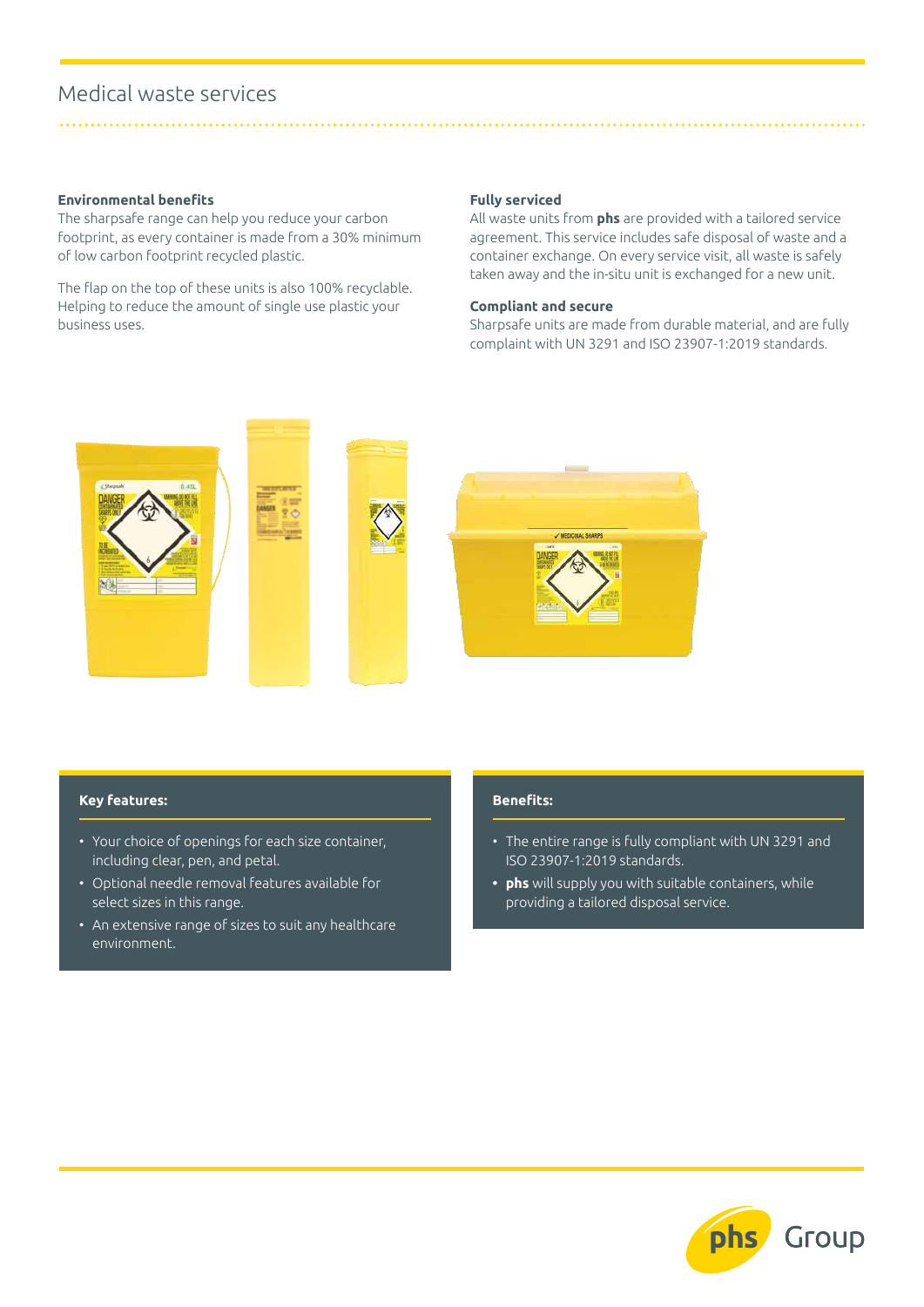### Medical waste services

# **Sizing**

| <b>Product</b>                              | <b>Usable</b><br><b>Capacity</b><br>(Litres) | <b>Product</b><br><b>Weight</b><br>(g) | <b>Product</b><br><b>Dimensions</b><br>(mm) |              |        | <b>Aperture</b><br><b>Dimension</b><br>(mm) |              |
|---------------------------------------------|----------------------------------------------|----------------------------------------|---------------------------------------------|--------------|--------|---------------------------------------------|--------------|
|                                             |                                              |                                        | <b>Height</b>                               | <b>Width</b> | Length | Length                                      | <b>Width</b> |
| <b>Sharpsafe</b><br>0.6 Litre               | 0.49                                         | 110                                    | 224                                         | 52           | 108    | 40                                          | 30           |
| <b>Sharpsafe</b><br>1 Litre                 | 0.85                                         | 126                                    | 187                                         | 108          | 90     | 58                                          | 36           |
| Sharpsafe<br>1.8 Litre                      | 1.45                                         | 160                                    | 220                                         | 124          | 114    | 55                                          | 55           |
| <b>Sharpsafe 2 Litre</b><br>(Safety Shield) | 1.70                                         | 220                                    | 177                                         | 126          | 197    | 110                                         | 55           |
| <b>Sharpsafe</b><br>2 Litre                 | 1.70                                         | tbc                                    | 177                                         | 126          | 197    | 110                                         | 55           |
| <b>Sharpsafe 3 Litre</b><br>(Safety Shield) | 2.21                                         | 250                                    | 203                                         | 126          | 197    | 110                                         | 55           |
| <b>Sharpsafe</b><br>3 Litre                 | 2.21                                         | tbc                                    | 203                                         | 126          | 197    | 110                                         | 55           |
| Sharpsafe<br>4 Litre                        | 3.20                                         | tbc                                    | 245                                         | 175          | 175    | 110                                         | 60           |